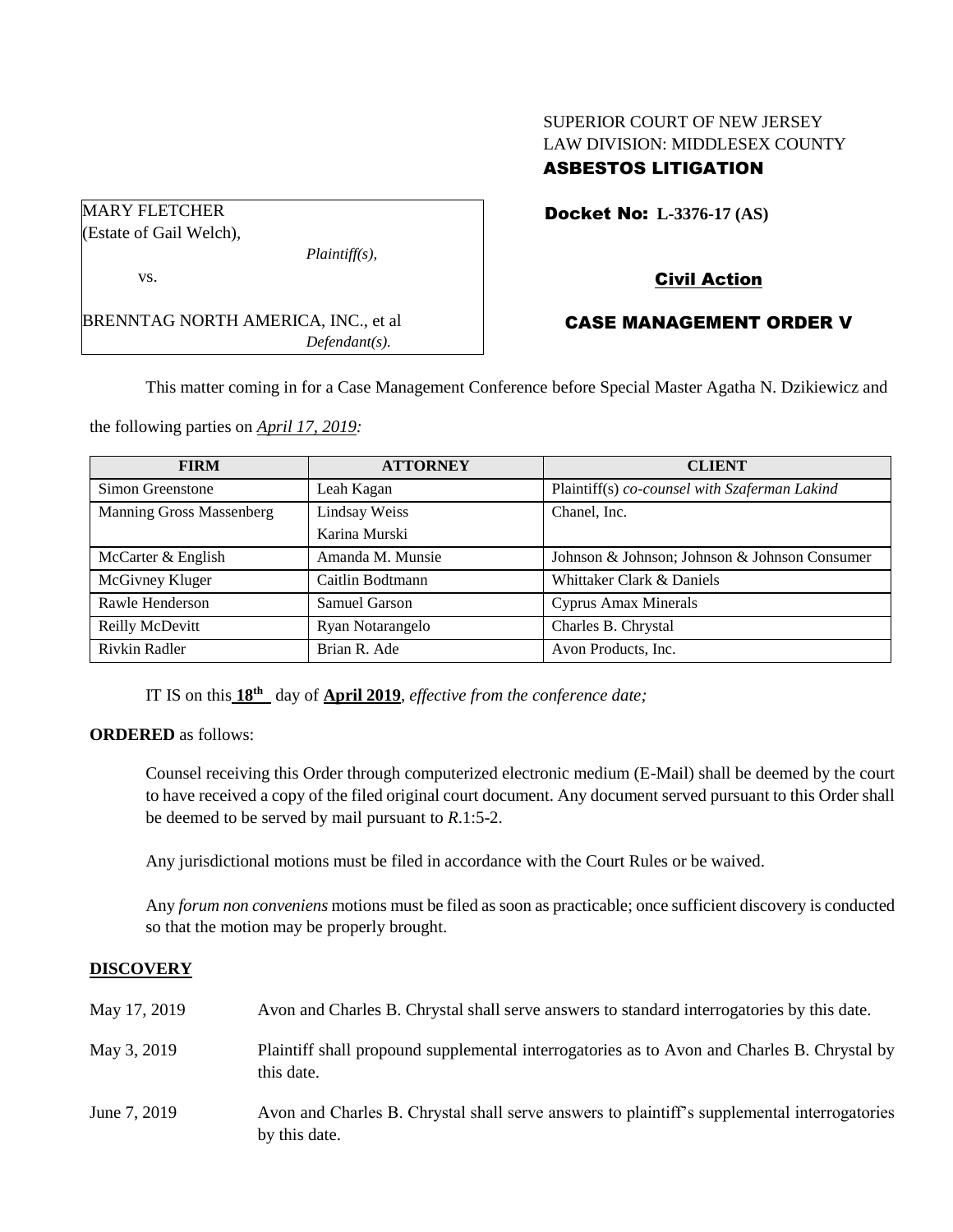| May 3, 2019   | Avon shall propound supplemental interrogatories by this date.                                                                                                                                              |
|---------------|-------------------------------------------------------------------------------------------------------------------------------------------------------------------------------------------------------------|
| June 7, 2019  | Plaintiff and co-defendants shall serve answers to supplemental interrogatories and document<br>requests by Avon and Charles B. Chrystal by this date.                                                      |
| June 28, 2019 | Fact discovery, including depositions, shall be completed by this date. Plaintiff's counsel shall<br>contact the Special Master within one week of this deadline if all fact discovery is not<br>completed. |
| July 31, 2019 | Depositions of corporate representatives shall be completed by this date.                                                                                                                                   |

## **EARLY SETTLEMENT**

September 13, 2019 Settlement demands shall be served on all counsel and the Special Master by this date.

#### **MEDICAL EXPERT REPORT**

October 25, 2019 Defendants shall identify its medical experts and serve medical reports, if any, by this date. In addition, defendants shall notify plaintiff's counsel (as well as all counsel of record) of a joinder in an expert medical defense by this date.

## **LIABILITY EXPERT REPORTS**

August 30, 2019 Plaintiff shall identify its liability experts and serve liability expert reports by this date or waive any opportunity to rely on liability expert testimony.

October 25, 2019 Defendants shall identify its liability experts and serve liability expert reports, if any, by this date or waive any opportunity to rely on liability expert testimony.

#### **SUMMARY JUDGMENT MOTION PRACTICE**

- November 8, 2019 Summary judgment motions shall be filed no later than this date.
- December 6, 2019 Last return date for summary judgment motions.

## **EXPERT DEPOSITIONS**

January 31, 2020 Expert depositions shall be completed by this date. To the extent that plaintiff and defendant generic experts have been deposed before, the parties seeking that deposition in this case must file an application before the Special Master and demonstrate the necessity for that deposition. To the extent possible, documents requested in a deposition notice directed to an expert shall be produced three days in advance of the expert deposition. The expert shall not be required to produce documents that are readily accessible in the public domain.

## **PRE-TRIAL AND TRIAL**

| October 29, 2019           | The settlement conference previously scheduled on this date is <b>cancelled</b> .                                                                                           |
|----------------------------|-----------------------------------------------------------------------------------------------------------------------------------------------------------------------------|
| January 31, 2020 @ 10:00am | Settlement conference. All defense counsel shall appear with authority to negotiate<br>settlement and have a representative authorized to negotiate settlement available by |

 $\_$  , and the set of the set of the set of the set of the set of the set of the set of the set of the set of the set of the set of the set of the set of the set of the set of the set of the set of the set of the set of th